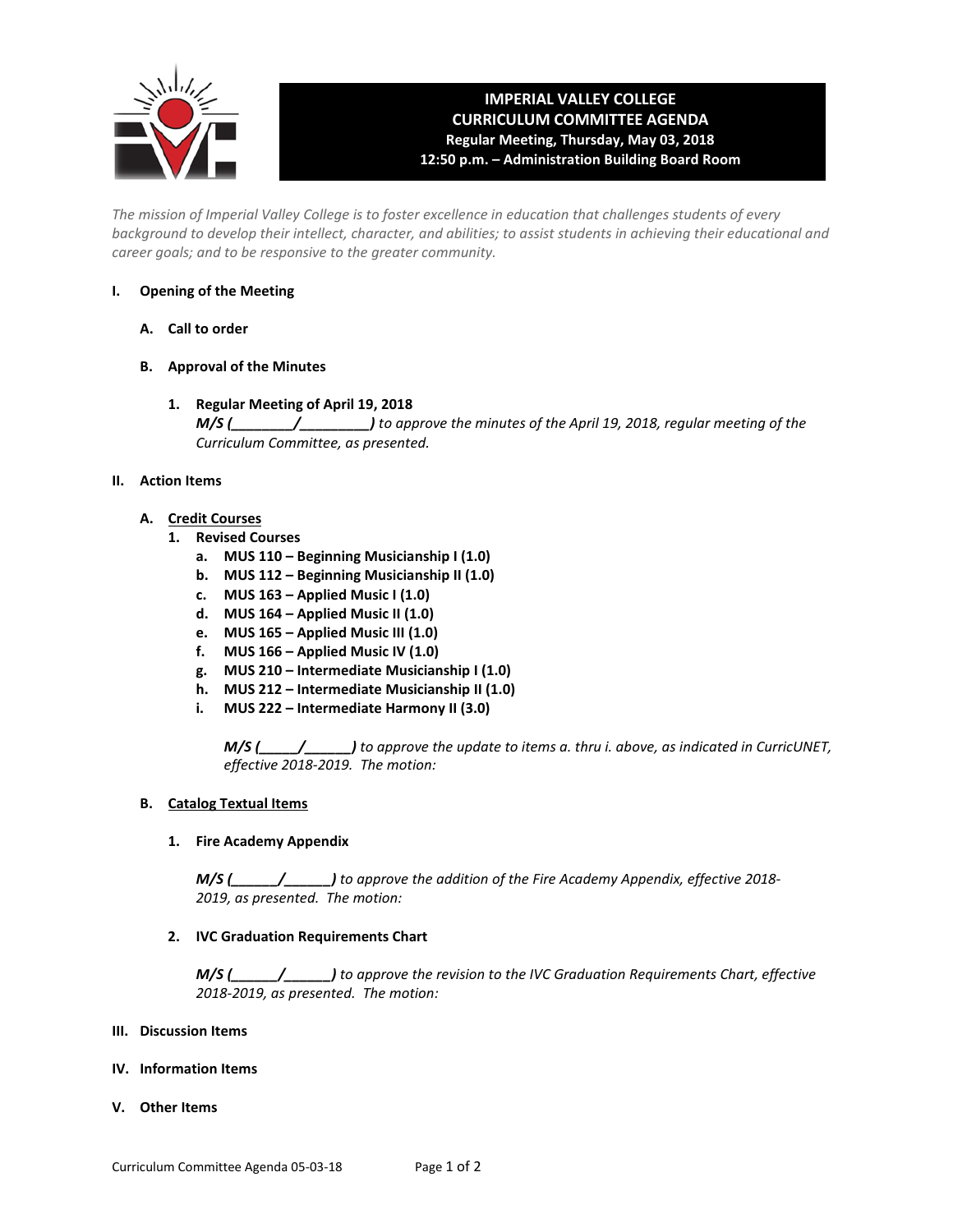**VI. Next Regular Meeting: May 17, 2018, 12:50pm in the Board Room**

**VII. Adjournment**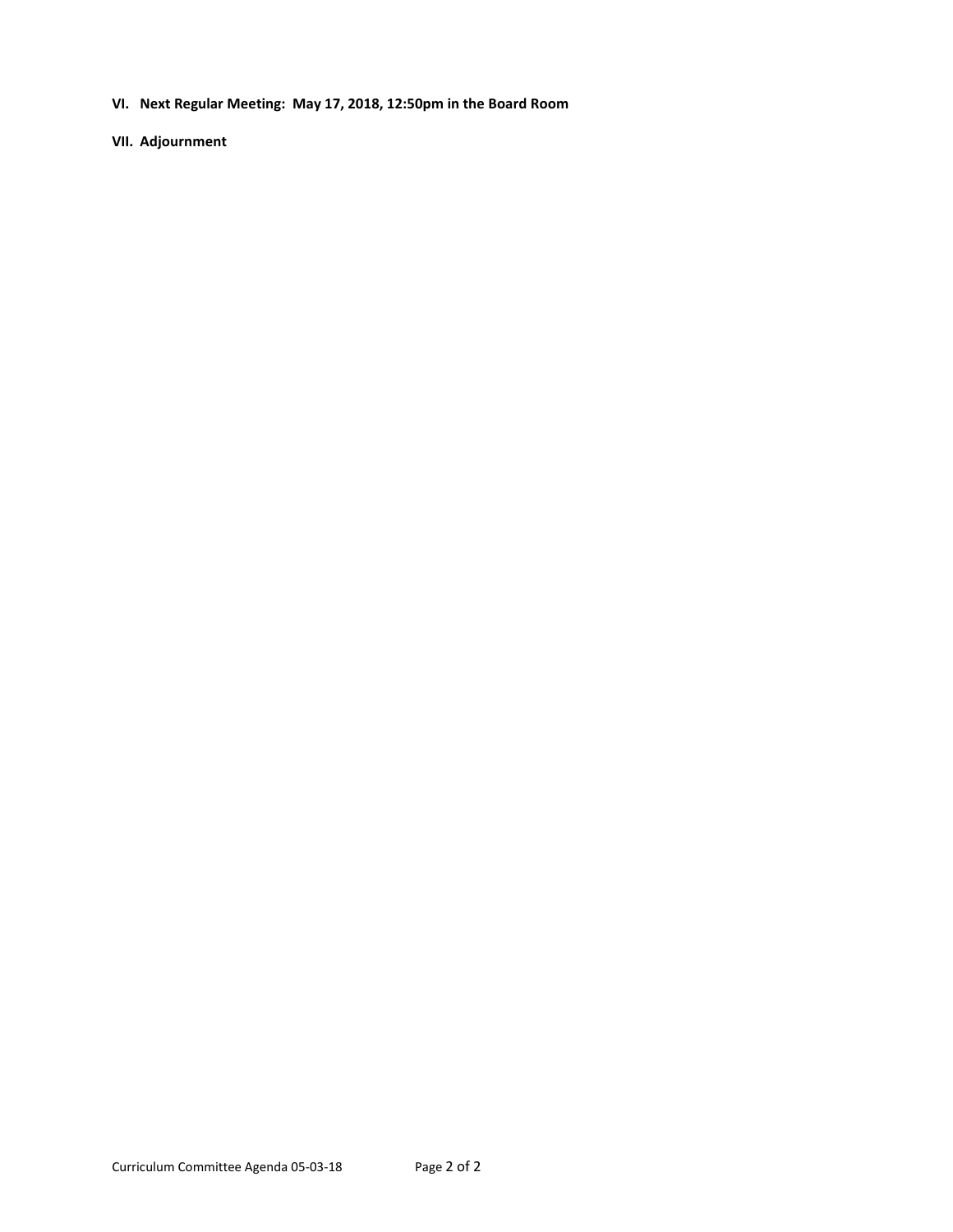

# **IMPERIAL VALLEY COLLEGE CURRICULUM COMMITTEE MINUTES (Unadopted) Regular Meeting, Thursday, April 19, 2018**

**12:50 p.m. – Room 804**

| Present:            | $\square$ Martha Garcia | ⊠Craig Blek          | ⊠Tina Aguirre                      | ⊠Andrew Robinson      |  |
|---------------------|-------------------------|----------------------|------------------------------------|-----------------------|--|
|                     | $\Box$ Michael Heumann  | ⊠Xochitl Tirado      | <b>ØDaniel Gilison</b>             | <b>ØCarol Hegarty</b> |  |
|                     | ⊠Allyn Leon             | □ Jose Velasquez     | ⊠Norma Nava                        | ⊠Trinidad Argüelles   |  |
|                     | ⊠Andres Martinez        | ⊠Jose Ruiz           | $\Box$ Sydney Rice                 | <b>⊠Kristen Gomez</b> |  |
|                     | $\Box$ Kevin White      | $\Box$ Cathy Zazueta | ⊠ASG Representative<br>Luis Caloca |                       |  |
| <b>Consultants:</b> | $\Box$ Efrain Silva     | $\Box$ Becky Green   | $\Box$ Vikki Carr                  | <b>ØDavid Drury</b>   |  |
|                     | ⊠David Zielinski        | $\Box$ Norma Nunez   | $\Box$ Kevin Howell                | $\Box$ Lennor Johnson |  |
|                     | $\Box$ Betsy Lane       |                      |                                    |                       |  |
| Ex-officio          |                         |                      |                                    |                       |  |
| <b>Visitors:</b>    | Analise Garcia          | Ed Wells             |                                    |                       |  |
|                     |                         |                      |                                    |                       |  |
| <b>Recorder:</b>    | Dixie Krimm             |                      |                                    |                       |  |

# **I. Opening of the Meeting**

### **A. Call to order**

Craig Blek called the regular meeting of the Imperial Valley College Curriculum Committee to order at 12:55 pm on Thursday, April 19, 2018.

### **B. Approval of the Minutes**

# **1. Regular Meeting of March 15, 2018**

*M/S/C (Aguirre/Leon) to approve the minutes of the March 15, 2018, regular meeting of the Curriculum Committee, as presented.* 

# **II. Action Items**

#### **A. Credit Courses**

- **1. Deleted Courses**
	- **a. CDEV 142 – What is Developmentally Appropriate? (1.0)**

*M/S (Leon/Aguirre) to approve deletion of CDEV 142 from the credit curriculum, effective 2018- 2019. The motion carried.*

# **2. Revised Courses**

- **a. CDEV 100 – Principles and Practices of Teaching Young Children (3.0)**
- **b. CDEV 101 – Health, Safety and Nutrition (3.0)**
- **c. CDEV 102 – First Aid and CPR for Teachers of Young Children (1.0)**
- **d. CDEV 103 – Child, Family and Community (3.0)**
- **e. CDEV 104 – Child Growth and Development (3.0)**
- **f. CDEV 105 – Introduction to Curriculum (3.0)**
- **g. CDEV 106 – Observation and Assessment (3.0)**
- **h. CDEV 107 – Teaching in a Diverse Society (3.0)**
- **i. CIS 115 – Microsoft Outlook (1.0)**
- **j. CIS 120 – Microsoft Word I (1.0)**
- **k. CIS 121 – Microsoft Word II (1.0)**
- **l. CIS 128 – Microsoft Access (1.0)**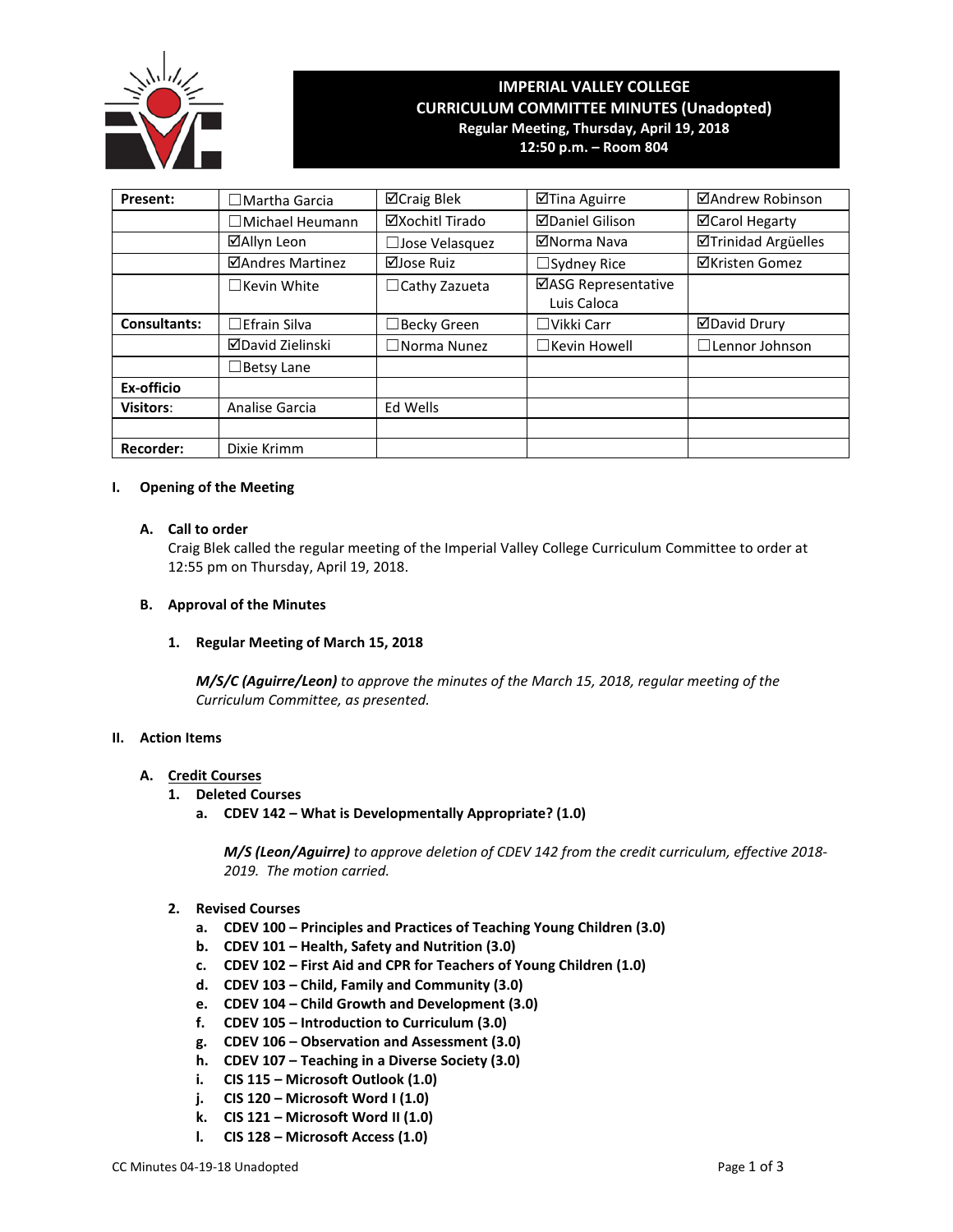- **m. CIS 130 – Power Point I (1.0)**
- **n. CIS 131 – Power Point II (1.0)**
- **o. ELTT 101 – Electrical Trades I (4.0)**
- **p. ELTT 102 – Electrical Trades II (4.0)**
- **q. ELTT 103 – Electrical Trades III (4.0)**
- **r. ELTT 104 – Electrical Trades IV (4.0)**

*M/S (Aguirre/Leon) to approve the update items a. thru r. above, as indicated in CurricUNET, effective 2018-2019. The motion carried.*

- **s. POST 160 – Regular Basic Course Modular Format Level III (10.0)**
- **t. POST 162 – Regular Basic Course Modular Format Level II (13.5)**
- **u. POST 164 – Regular Basic Course Modular Format Level I (17.5)**

*M/S (Leon/Aguirre) to approve the subject code revision from AJ to POST for items s. thru u. above, effective 2018-2019. The motion carried.*

# **B. Distance Education Courses – Addendum Documentation**

- **1. CIS 202 – Programming in Visual Basic (3.0)**
- **2. CIS 210 – Programming in C++ (3.0)**
- **3. ENGL 055 – Intensive Composition and Reading Lab (1.0)**
- **4. ESL 106 – Intermediate ESL Composition (5.0)**
- **5. ESL 107 – High-Intermediate ESL Composition (5.0)**

*M/S (Tirado/Aguirre) to approve the Distance Education Addendum for CIS 202, CIS 210, ENGL 055, ESL 106, and ESL 107, effective 2018-2019, to provide greater access and allow the inclusion of all modalities of learning, as presented. The motion carried.*

## **C. Degrees and Certificates**

- **1. Revised Degrees and Certificates**
	- **a. Communication Studies for Transfer A.A.-T.**
	- **b. Spanish for Transfer A.A.-T.**

*M/S (Ruiz/Aguirre) to approve the revision to the Communication Studies for Transfer A.A.-T. and Spanish for Transfer A.A.-T., effective 2018-2019, as presented. The motion carried.*

#### **2. New Degrees and Certificates**

**a. Administration of Justice: Law Enforcement Associate A.S. Degree and Certificate**

*M/S (Leon/Aguirre) to approve the addition of the Administration of Justice: Law Enforcement A.S. Degree and Certificate Program, effective 2018-2019, as presented. The motion carried.*

**b. Economics for Transfer A.S.-T.**

*M/S (Martinez/Leon) to approve the addition of the Economics for Transfer A.S.-T, effective 2018-2019, as presented. The motion carried.*

#### **III. Discussion Items**

#### **IV. Information Items**

- **1. Spring Curriculum Regional – May 19, 2018 – Cerritos College**
- **2. Curriculum Institute – July 11-14, 2018 – Riverside Convention Center**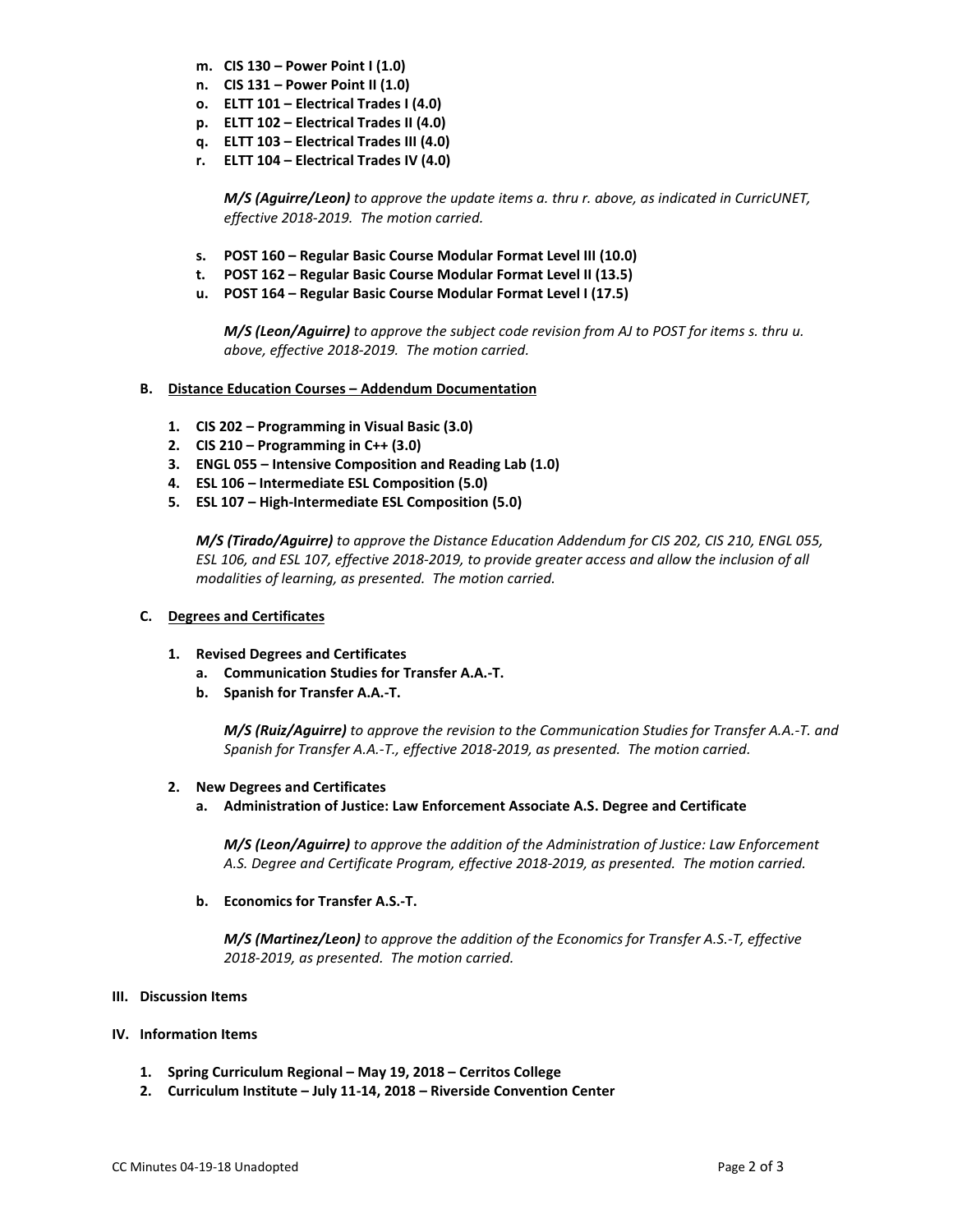#### **V. Other Items**

- Xochitl reminded members of the Academic Services retreat on May 9<sup>th</sup> at Ricochet in Imperial from 5:00-7:00pm.
- Kristen noted that new courses may be coming for approval since they need to be developed far enough in advance to receive transferability prior to being offered by the college. The normal deadline for development of new courses as part of programs is December. The new courses would be stand-alone initially and then put as part of a program once transferability is received.
- Dixie is working with the programmers of CurricUNET to include "Activity Lab" as noted in the revised AP 4020 for credit calculations. The COR will then contain each of the three approved types of student contact hours, out-of-class hours, and total student learning hours.

### **VI. Next Regular Meeting: May 3, 2018, 12:50pm in the Board Room**

**VII. The meeting adjourned at 1:25 p.m.**

In accordance with the Ralph M. Brown Act and SB 751, minutes of the IVC Curriculum Committee record the votes of all committee members as follows: (1) Members recorded as absent are presumed not to have voted; (2) the names of members voting in the minority or abstaining are recorded; (3) all other members are presumed to have voted in the majority.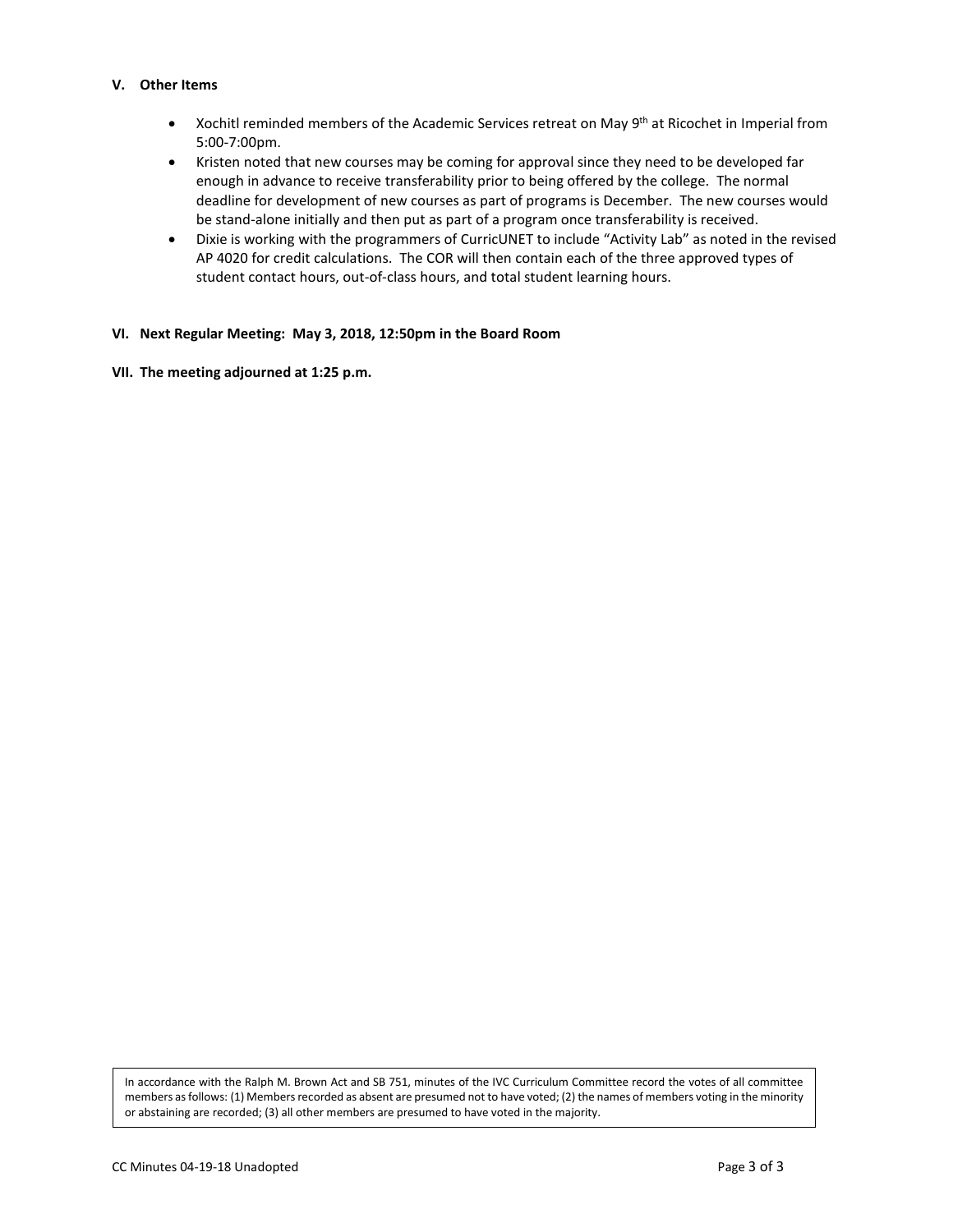| <b>CC Meeting 04-19-18</b> |                                  |     |                                                        |  | <b>State</b> |
|----------------------------|----------------------------------|-----|--------------------------------------------------------|--|--------------|
| <b>MUS 110</b>             | <b>Beginning Musicianship I</b>  |     | 1.0 Text update                                        |  |              |
| <b>MUS 112</b>             | <b>Beginning Musicianship II</b> |     | 1.0 Text update                                        |  |              |
|                            |                                  |     | Aligned course to C-ID: course description,            |  |              |
| <b>MUS 163</b>             |                                  |     | 1.0 prerequisites, method of evaluation, core content, |  |              |
|                            | <b>Applied Music I</b>           |     | course learning objectives. (Removal of the 9 lab      |  |              |
|                            |                                  |     | hours)                                                 |  |              |
|                            |                                  |     | Aligned course to C-ID: course description,            |  |              |
| <b>MUS 164</b>             |                                  | 1.0 | prerequisites, method of evaluation, core content,     |  |              |
|                            | <b>Applied Music II</b>          |     | course learning objectives. (Removal of the 9 lab      |  |              |
|                            |                                  |     | hours)                                                 |  |              |
|                            |                                  |     | Aligned course to C-ID: course description,            |  |              |
|                            |                                  | 1.0 | prerequisites, method of evaluation, core content,     |  |              |
| <b>MUS 165</b>             | <b>Applied Music III</b>         |     | course learning objectives. (Removal of the 9 lab      |  |              |
|                            |                                  |     | hours)                                                 |  |              |
|                            |                                  |     | Aligned course to C-ID: course description,            |  |              |
|                            | <b>Applied Music IV</b>          |     | 1.0 prerequisites, method of evaluation, core content, |  |              |
| <b>MUS 166</b>             |                                  |     | course learning objectives. (Removal of the 9 lab      |  |              |
|                            |                                  |     | hours)                                                 |  |              |
| <b>MUS 210</b>             | Intermediate Musicianship I      |     | 1.0 Text update                                        |  |              |
| <b>MUS 212</b>             | Intermediate Musicianship II     |     | 1.0 Text update                                        |  |              |
| <b>MUS 222</b>             | Intermediate Harmony II          |     | 3.0 Description update                                 |  |              |
|                            |                                  |     |                                                        |  |              |
|                            |                                  |     |                                                        |  |              |
|                            |                                  |     |                                                        |  |              |
|                            |                                  |     |                                                        |  |              |
|                            |                                  |     |                                                        |  |              |
|                            |                                  |     |                                                        |  |              |
|                            |                                  |     |                                                        |  |              |
|                            |                                  |     |                                                        |  |              |
|                            |                                  |     |                                                        |  |              |
|                            |                                  |     |                                                        |  |              |
|                            |                                  |     |                                                        |  |              |
| <b>PROGRAMS</b>            |                                  |     |                                                        |  |              |

| . |  |  |
|---|--|--|
|   |  |  |
|   |  |  |
|   |  |  |
|   |  |  |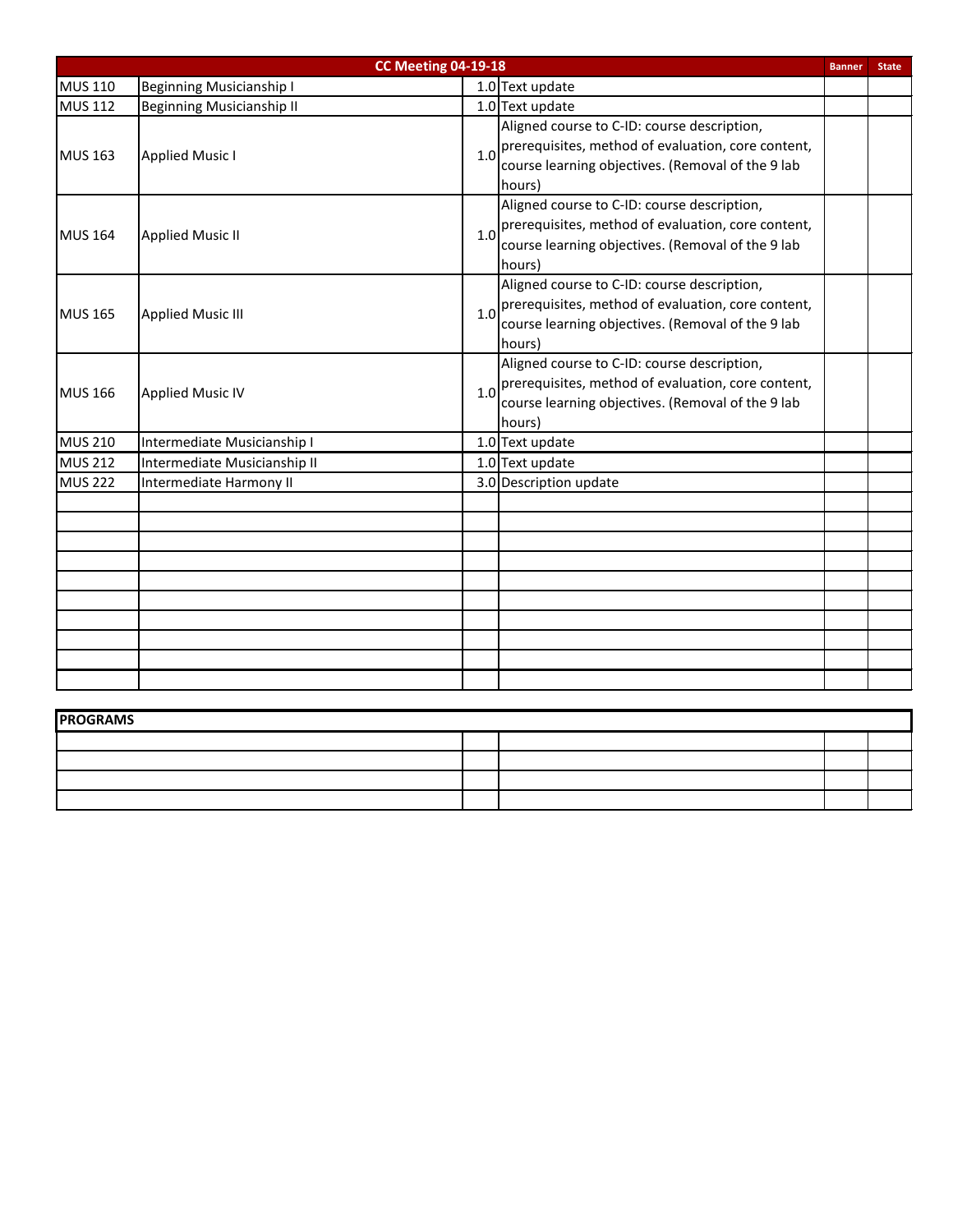==================================================================================

*NOTE: This form is to be used to revise textual catalog information.* 

#### **Proposed change in catalog information EFFECTIVE YEAR** 2018-2019

ACTION REQUESTED: Catalog Revision

JUSTIFICATION: To add the Fire Academy Appendix

CURRENT LOCATION: \_NA\_\_\_\_\_\_\_\_\_\_ General Catalog Page(s): \_\_Page(s) 318

# **FIRE ACADEMY APPENDIX FIREFIGHTER I CERTIFICATE**

The Firefighter I Certificate of Achievement program will cover the principles, procedures, and techniques of firefighting and rescue. Technical and manipulative skills and concepts of fire control, fire behavior, tactics and strategy, and emergency management will be reviewed and put into practice during this program. The student will be trained according to the standards of the Office of State Fire Marshall (OSFM) and National Fire Protection Association (NFPA). Students completing this certificate program will be qualified to test for employment with agencies and departments hiring entry level firefighters.

# **ADMISSION PROCESS**

# **I. Admission Criteria**

Students meeting the criteria below, are eligible to apply:

- Be a high school graduate or have completed the GED.
- Be 18 years of age or older, in good health, and be able to lift a minimum of 65 lbs. and drag a minimum of 140 lbs.
- Ability to pass the Basic Fire Academy Entrance Exam.
- Ability to pass required Physical Agility Test.

# **II. Application process**

- Complete the Application and Questionnaire. The application, questionnaire, checklist and fire academy flyer can be downloaded from the following link: [https://www.imperial.edu/public-safety](https://www.imperial.edu/public-safety-department/fire-academy-program-firefighter-1)[department/fire-academy-program-firefighter-1](https://www.imperial.edu/public-safety-department/fire-academy-program-firefighter-1)
- Follow the checklist and attach the required documentation.
- Submit application. Turn in the completed application packet to Building 3200 during the periods of January 1 to March 31. Incomplete applications will not be considered.
- Applications are reviewed by program coordinator and at least one fire instructor. Applicants will be notified of results via email.

# **III. Additional Information (for selected applicants)**

- **Background Check & Drug Screen:** Students must complete a background check and drug screen. Criminal, misdemeanor, or driving offenses may impact acceptance.
- **Physical Exam:** Students must get a physical and TB skin test. This may be done on campus at the Student Health Center or by private physician.
- **Orientation:** There will be an orientation day to discuss the requirements and expectations of the program. Required uniforms, accessories, background clearances, drug screening, etc. will be included in the information provided.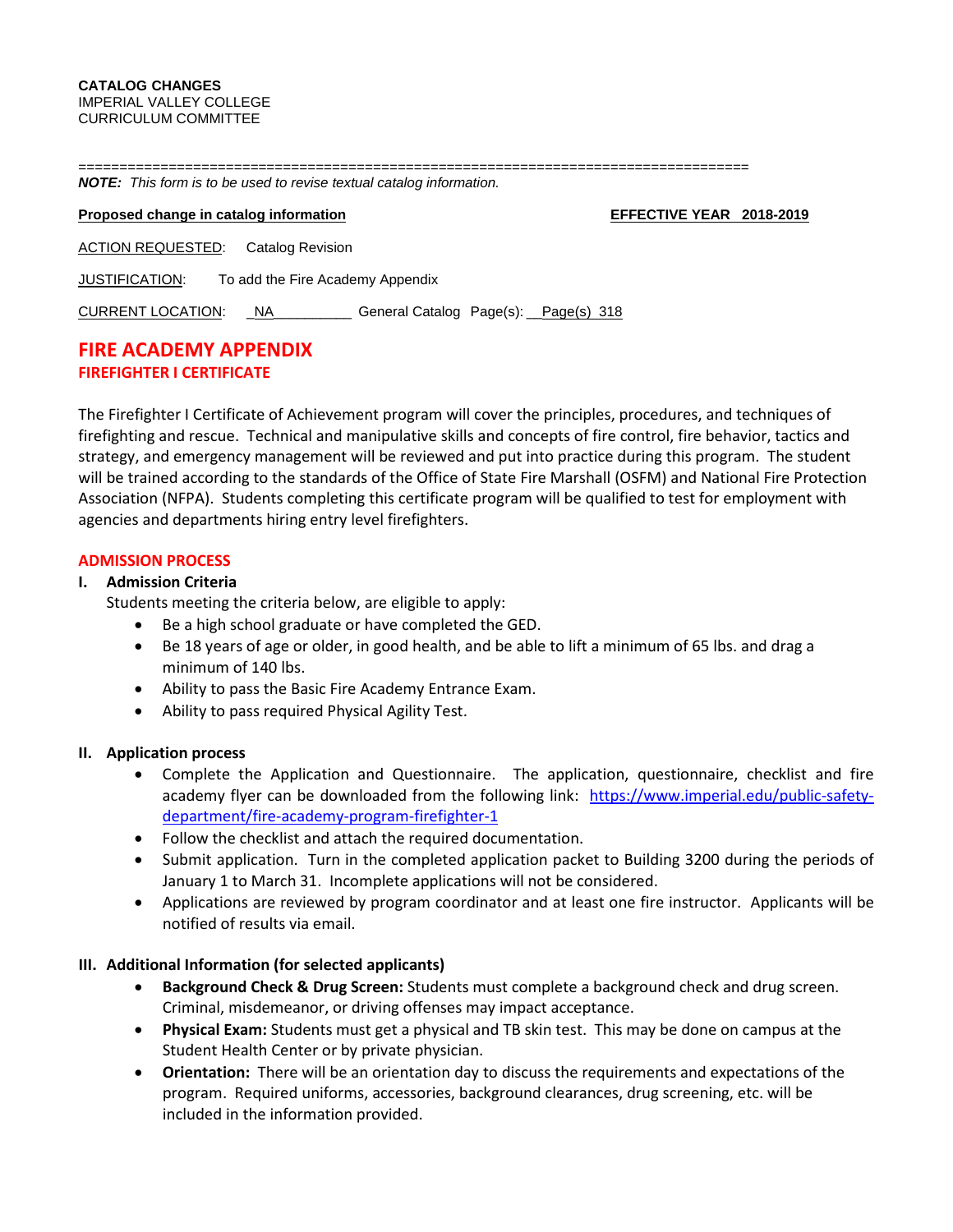- **Costs:** Costs run approximately \$1,700 for the program and include tuition, parking, student fees, textbooks, required uniforms, accessories, background check/drug screening and materials fee.
- **Conduct:** This program is a paramilitary type program with a high level of professionalism. More details and expectations in this area will be discussed during orientation.
- **Advisement:** Students are advised to meet with a counselor to make sure of program and college requirements and additional resources.

# **IV. Required Program Courses**

| <b>Total certificate units:</b> | 22.5 units |
|---------------------------------|------------|
| FIRE 144 Firefighter Academy 2  | 3 units    |
| FIRE 142 Firefighter Academy 1  | 10 units   |
| FIRE 140 Fire-First Responders  | 9.5 units  |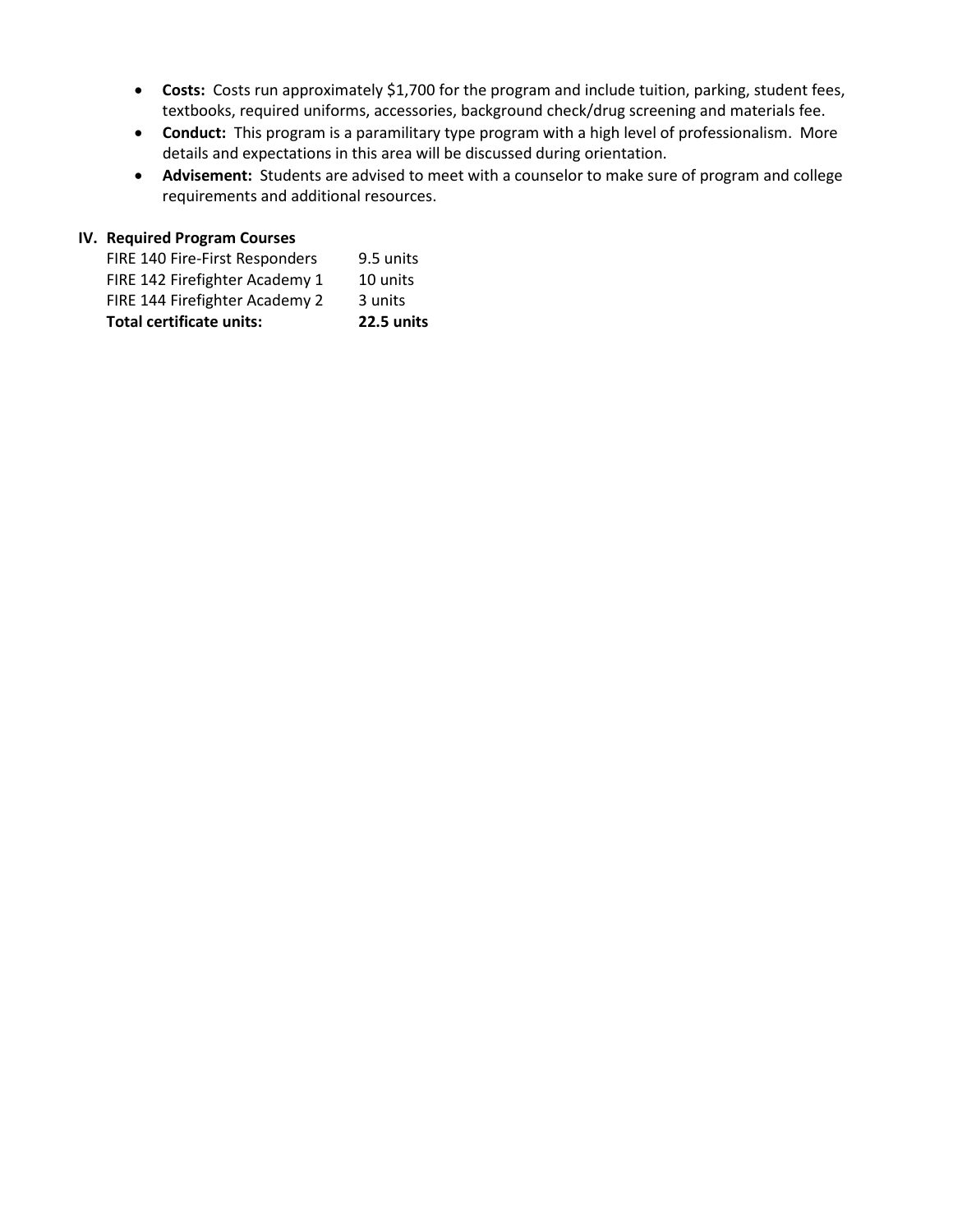# **ASSOCIATE DEGREE GRADUATION REQUIREMENTS FOR IMPERIAL VALLEY COLLEGE 2018-2019 ACADEMIC YEAR**

**I. ASSOCIATE DEGREE (Associate in Arts (AA) or Associate in Science (AS) Only) - Select a Degree/Major (See IVC Catalog or a Counselor)**

*NOTE: Effective for all students admitted to a community college for Fall 2009 or thereafter, each course counted toward the unit requirement for the major or area of emphasis must be completed with a grade of "C" or better.*

- **II. UNITS, G.P.A., FINANCIAL OBLIGATIONS, AND RESIDENCE REQUIREMENTS**
	- **A. Sixty (60) degree-applicable units**
	- **B. G.P.A. of 2.0 or better for all degree-applicable college work**
	- **C. Settlement of all financial obligations to the college**
	- **D. Twelve (12) degree-applicable units in residence at IVC**

#### **III. INSTITUTIONAL REQUIREMENTS**

**A. American Institutions Political Science 102 AND One course selected from: History 120 OR History 121**

- **B. Health Education: Health Education 102 or Health Education 100 (Veterans Only)** *NOTE: This requirement is waived for students who have completed the ADRN or LVN major coursework.*
- **C. Physical Education 100 (2.0 Units) and One (1) Physical Education Activity Course (1.0 Unit)**

#### **IV. STATE COMPETENCY REQUIREMENTS**

- **A. Math Competency: Transfer level placement or satisfactory completion of MATH 091 or higher level course with a grade of "C" or better.**
- **B. Reading Competency: Transfer level placement or ENGL 110 with a grade of "C" or better.**

#### **V. GENERAL EDUCATION REQUIREMENTS**

**A minimum of eighteen (18.0) semester units is required. To include a minimum of six (6.0) semester units in Area A (one course from part 1 and one course from part 2); a minimum of three (3.0) semester units from Area B; a minimum of three (3.0) semester units from Area C; and, a minimum of three (3.0) semester units in Area D. In Area E, three (3.0) semester units are to be selected from any of the four areas (A, B, C or D) as determined by student's option.** 

| А. |         | <b>LANGUAGE AND RATIONALITY</b>                   |     |                                                 |              | ΙB. | <b>NATURAL SCIENCE</b>                          |     |                                    |         |  |  |
|----|---------|---------------------------------------------------|-----|-------------------------------------------------|--------------|-----|-------------------------------------------------|-----|------------------------------------|---------|--|--|
|    | 1.      | English Composition (3.0-4.0 semester/4.0 quarter |     |                                                 | <b>Units</b> |     | Units: 3.0 semester/4.0 quarter units required. |     |                                    |         |  |  |
|    |         |                                                   |     | units required with a grade of "C" or better)   |              |     | <b>AG/ENVS</b>                                  | 110 | <b>Environmental Science</b>       | 3.0     |  |  |
|    |         | <b>ENGL</b>                                       | 110 | <b>Composition and Reading</b>                  | 4.0          |     | AG                                              | 120 | Soil Science                       | 3.0     |  |  |
|    |         |                                                   |     |                                                 |              |     | AG                                              | 140 | Principles of Plant Science        | 4.0     |  |  |
|    | 2.      |                                                   |     | <b>Communication &amp; Analytical Thinking</b>  |              |     | AG                                              | 170 | Entomology                         | 3.0     |  |  |
|    |         |                                                   |     | Units: 3.0 semester/4.0 quarter units required. |              |     | <b>ANTH</b>                                     | 100 | Physical Anthropology              | 3.0     |  |  |
|    |         | <b>BUS</b>                                        | 260 | <b>Business Communications</b>                  | 3.0          |     | <b>ASTR</b>                                     | 100 | Principles of Astronomy            | 3.0     |  |  |
|    |         | <b>CIS</b>                                        | 101 | Introduction to Information Systems             | 3.0          |     | <b>BIOL</b>                                     | 090 | Anat & Physio for Hlth Occu        | 3.0     |  |  |
|    |         | <b>CIS</b>                                        | 202 | Programming in C++                              | 3.0          |     | <b>BIOL</b>                                     | 100 | Principles of Biological Sci       | 4.0     |  |  |
|    |         | <b>CIS</b>                                        | 212 | Web Development Programming                     | 3.0          |     | <b>BIOL</b>                                     | 120 | General Zoology I                  | 4.0     |  |  |
|    |         | <b>CIS</b>                                        | 214 | PHP and MySQL                                   | 3.0          |     | <b>BIOL</b>                                     | 122 | General Zoology II                 | 4.0     |  |  |
|    |         | <b>COMM</b>                                       | 100 | Oral Communication                              | 3.0          |     | <b>BIOL</b>                                     | 140 | General Botany                     | 3.0     |  |  |
|    |         | * COMM                                            | 125 | Interpersonal Communication                     | 3.0          |     | <b>BIOL</b>                                     | 150 | <b>Human Genetics</b>              | 3.0     |  |  |
|    |         | <b>COMM</b>                                       | 180 | Argumentation & Debate                          | 3.0          |     | <b>BIOL</b>                                     | 180 | Gen Biol: Molecules/Cells/Genetics | 4.0     |  |  |
|    |         | CS                                                | 170 | Introduction to Unix/Linux                      | 3.0          |     | <b>BIOL</b>                                     | 182 | Gen Biol: Prin of Organismal       | 4.0     |  |  |
|    |         | CS                                                | 221 | Intro to Obj-Orient Prog in Java                | 3.0          |     | <b>BIOL</b>                                     | 200 | Biology Human Anat & Physio I      | 4.0     |  |  |
|    |         | CS                                                | 231 | Introduction to Data Structures                 | 3.0          |     | <b>BIOL</b>                                     | 202 | Human Anat & Physio II             | 4.0     |  |  |
|    |         | <b>CS</b>                                         | 281 | Assembly Lang and Machine Org                   | 3.0          |     | <b>BIOL</b>                                     | 204 | Human Anatomy                      | 4.0     |  |  |
|    |         | <b>ENGL</b>                                       | 201 | <b>Advanced Composition</b>                     | 3.0          |     | <b>BIOL</b>                                     | 206 | Human Physiology                   | 4.0     |  |  |
|    |         | <b>ENGL</b>                                       | 250 | <b>Creative Writing</b>                         | 3.0          |     | <b>BIOL</b>                                     | 220 | General Microbiology               | 5.0     |  |  |
|    | $\star$ | ENGL                                              | 270 | Introduction to Linguistics                     | 3.0          |     | <b>CHEM</b>                                     | 100 | Intro to Chemistry                 | 4.0     |  |  |
|    |         | <b>JRN</b>                                        | 100 | Introduction to Journalism                      | 3.0          |     | <b>CHEM</b>                                     | 160 | Intro to Gen, Organic & BioChem    | 5.0     |  |  |
|    |         | <b>JRN</b>                                        | 101 | Multimedia News Writing & Reporting             | 3.0          |     | <b>CHEM</b>                                     | 200 | Gen Inorganic Chemistry I          | 5.0     |  |  |
|    |         | <b>MATH</b>                                       | 110 | Number Systems in Elementary Math               | 3.0          |     | <b>CHEM</b>                                     | 202 | General Inorganic Chemistry II     | 5.0     |  |  |
|    |         | <b>MATH</b>                                       | 112 | Geometry in Elementary Mathematics              | 3.0          |     | <b>CHEM</b>                                     | 204 | Organic Chemistry                  | 5.0     |  |  |
|    |         | <b>MATH</b>                                       | 119 | <b>Elementary Statistics</b>                    | 4.0          |     | <b>CHEM</b>                                     | 206 | Organic Chemistry II               | $5.0\,$ |  |  |
|    |         | <b>MATH</b>                                       | 122 | <b>Finite Mathematics</b>                       | 4.0          |     | <b>ENVS/AG</b>                                  | 110 | <b>Environmental Science</b>       | 3.0     |  |  |
|    |         | <b>MATH</b>                                       | 140 | Trigonometry                                    | 3.0          |     | <b>GEOG</b>                                     | 100 | Physical Geography                 | 3.0     |  |  |
|    |         | <b>MATH</b>                                       | 150 | College Algebra                                 | 4.0          |     | <b>GEOG</b>                                     | 111 | Physical Geography Lab             | 1.0     |  |  |
|    |         | <b>MATH</b>                                       | 170 | Introductory Calculus w/Applications            | 4.0          |     | <b>GEOL</b>                                     | 100 | <b>General Geology</b>             | 4.0     |  |  |
|    |         | <b>MATH</b>                                       | 190 | Pre-Calculus                                    | 5.0          |     | <b>GEOL</b>                                     | 110 | Earth & Space Science              | 3.0     |  |  |
|    |         | <b>MATH</b>                                       | 192 | Analytic Geometry and Calculus I                | 4.0          |     | <b>GEOL</b>                                     | 130 | <b>Climate and Weather</b>         | 3.0     |  |  |
|    |         | <b>MATH</b>                                       | 194 | Analytic Geometry and Calculus II               | 4.0          |     | PHSC                                            | 110 | <b>Physical Science</b>            | 3.0     |  |  |
|    |         | <b>MATH</b>                                       | 210 | <b>Multivariable Calculus</b>                   | 4.0          |     | <b>PHYS</b>                                     | 200 | <b>General Physics I</b>           | 4.0     |  |  |
|    |         | <b>MATH</b>                                       | 220 | <b>Elementary Differential Equations</b>        | 3.0          |     | <b>PHYS</b>                                     | 202 | General Physics II                 | 4.0     |  |  |
|    |         | <b>MATH</b>                                       | 230 | Intro to Linear Equations w/apps                | 3.0          |     | <b>PHYS</b>                                     | 204 | <b>General Physics III</b>         | 4.0     |  |  |
|    |         | <b>MATH</b>                                       | 240 | <b>Discrete Mathematics</b>                     | 3.0          |     | <b>PSY</b>                                      | 200 | <b>Biological Psychology</b>       | 3.0     |  |  |
|    |         | PHIL                                              | 106 | Logic                                           | 3.0          |     |                                                 |     |                                    |         |  |  |
|    |         | <b>PSY</b>                                        | 214 | Statistical Methods in Behavioral Sci           | 4.0          |     |                                                 |     |                                    |         |  |  |
|    |         | <b>READ</b>                                       | 111 | Read IV: Analytical & Critical Reading          | 3.0          |     |                                                 |     | Continued on the Back              |         |  |  |



**The Imperial Valley College (IVC) catalog has a complete description of courses, college policies and requirements. The IVC catalog is available on-line.**